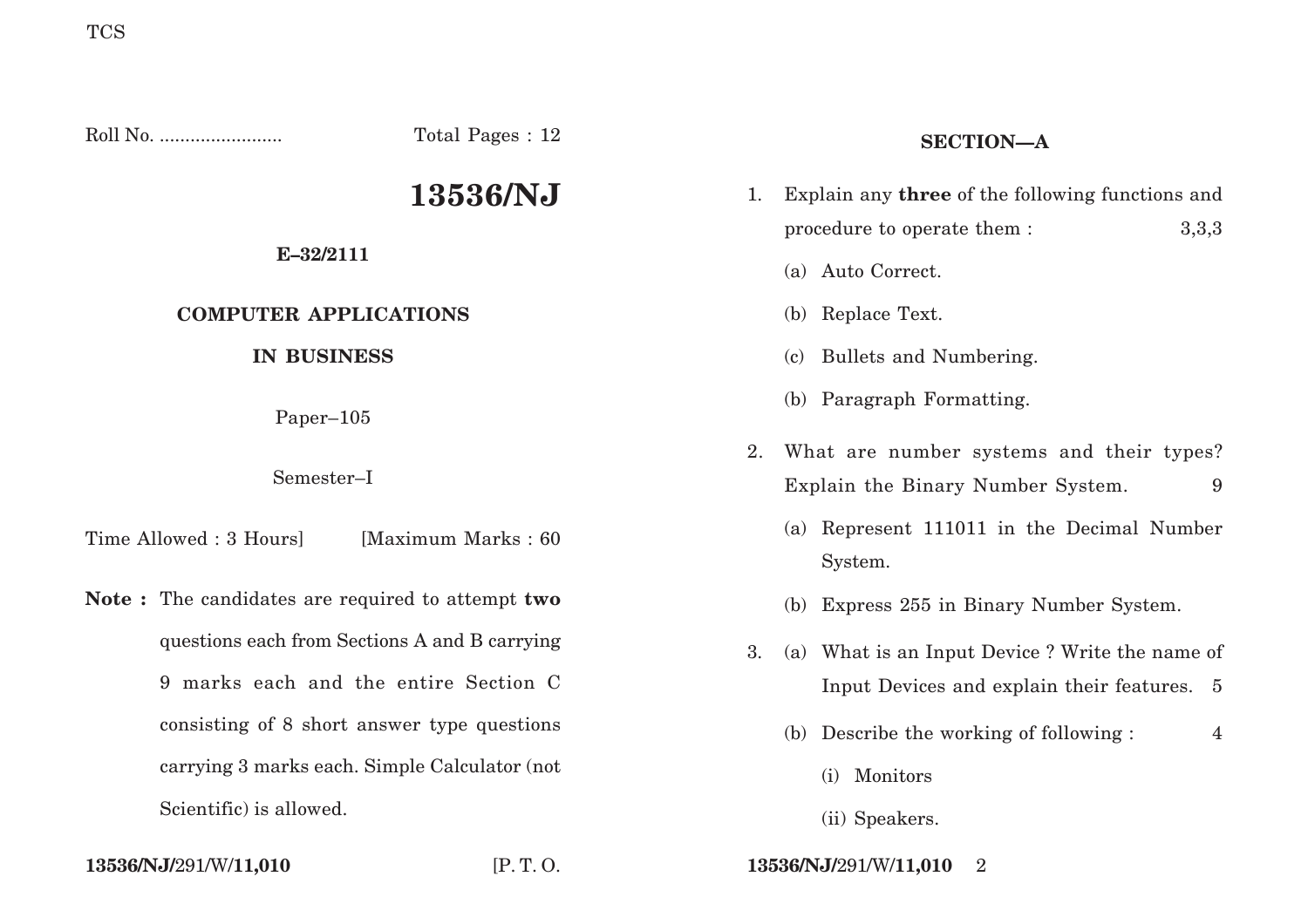4. (a) What is Mail Merge? How do you create a mail merge in Word? Why is Mail Merge important? Discuss the uses of Mail Merge.

 $4\frac{1}{2}$ 

(b) What are the different types of Templates? How to apply Custom templates in Word?  $4\frac{1}{2}$ 

# **SECTION—B**

- 5. (a) Give the brief introduction of Mathematical Functions to common Spreadsheet. Describe the steps for following operations with the help of Mathematical functions to common Spreadsheet.
	- (i) This function returns the absolute value of a number. It therefore returns the number, if it is positive or the opposite (positive) if it is negative.
	- (ii) Rounds a number up to the nearest odd interger.
- (iii) Returns the product of the Multiplication of the values in parenthesis.
- (iv) Returns the sum of the values in parenthesis. 6
- (b) Using Spreadsheets, describe the steps to find how many apples, plums and total fruits are sold during the week : 3

| Days of  | Apples sold of the | Plums sold of the |
|----------|--------------------|-------------------|
| the week | day of the week    | day of the week   |
| 1.       | 3                  | 5                 |
| 2.       | 6                  | 5                 |
| 3.       | 8                  | $\overline{2}$    |
| 4.       | $\mathbf{1}$       | 8                 |
| 5.       | $\overline{5}$     | $\boldsymbol{2}$  |
| 6.       | 7                  | 9                 |
| 7.       | $\overline{5}$     | 5                 |

**13536/NJ/**291/W/**11,010** 3 [P. T. O. **13536/NJ/**291/W/**11,010** 4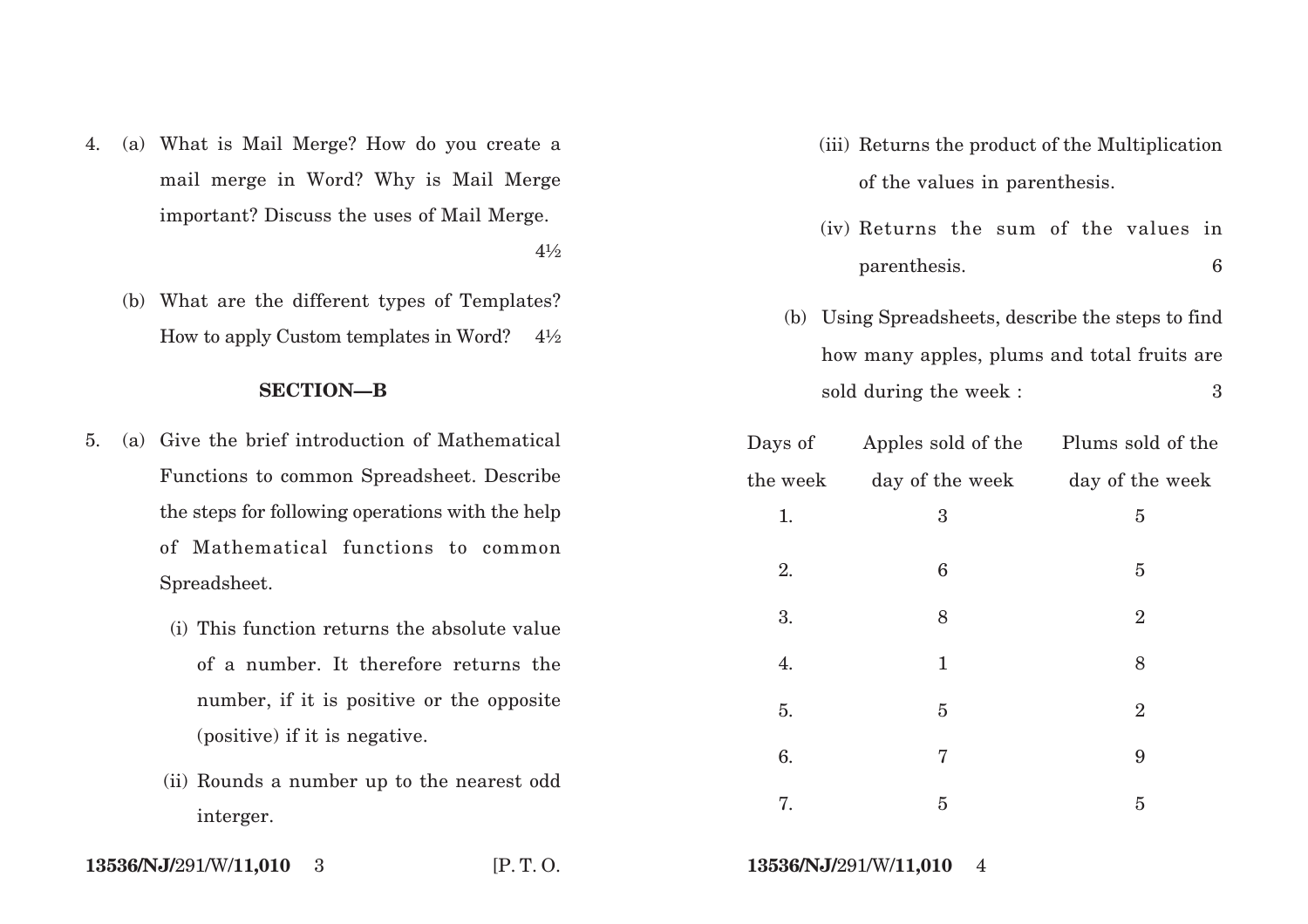- 6. Explain the Database Management System (DBMS) and its main types. Describe application and uses of DBMS in the area of Accounting. 9
- 7. Describe basics of Power Point. Explain the types of presentations. What is a good way to start a presentation? Explain the facility of Symbols and Images in PowerPoint presentation. 9
- 8. Write illustrative notes on the following : 5,4
	- (a) Meaning of Correlation and its types.
	- (b) Frequency distribution.

## **SECTION—C**

9. Write short notes any **eight** of the following :

 $8 \times 3 = 24$ 

(i) What are the different types of Computer? Give classifications of Computer according to its purpose.

- (ii) What are the basics of word processing? Describe the elements of word processing.
- (iii) Describe the steps how to insert a picture into a video.
- (iv) What does the Control Panel include?
- (v) Describe the functions of Windows Operating Systems.
- (vi) What is Text Formatting in MS Word? What are the types of formatting?
- (vii) Explain the Statistical Functions. Describe the steps to calculate the Average and the Standard Deviation in Excel.
- (viii) What do you mean by Relational Data Model and its characteristics?
- (ix) What are the steps to insert the Current Date and Day in Excel ?
- (x) What do you know about Animation? Describe the types of Animation.

**13536/NJ/**291/W/**11,010**

5 [P. T. O. **13536/NJ/**291/W/**11,010** 6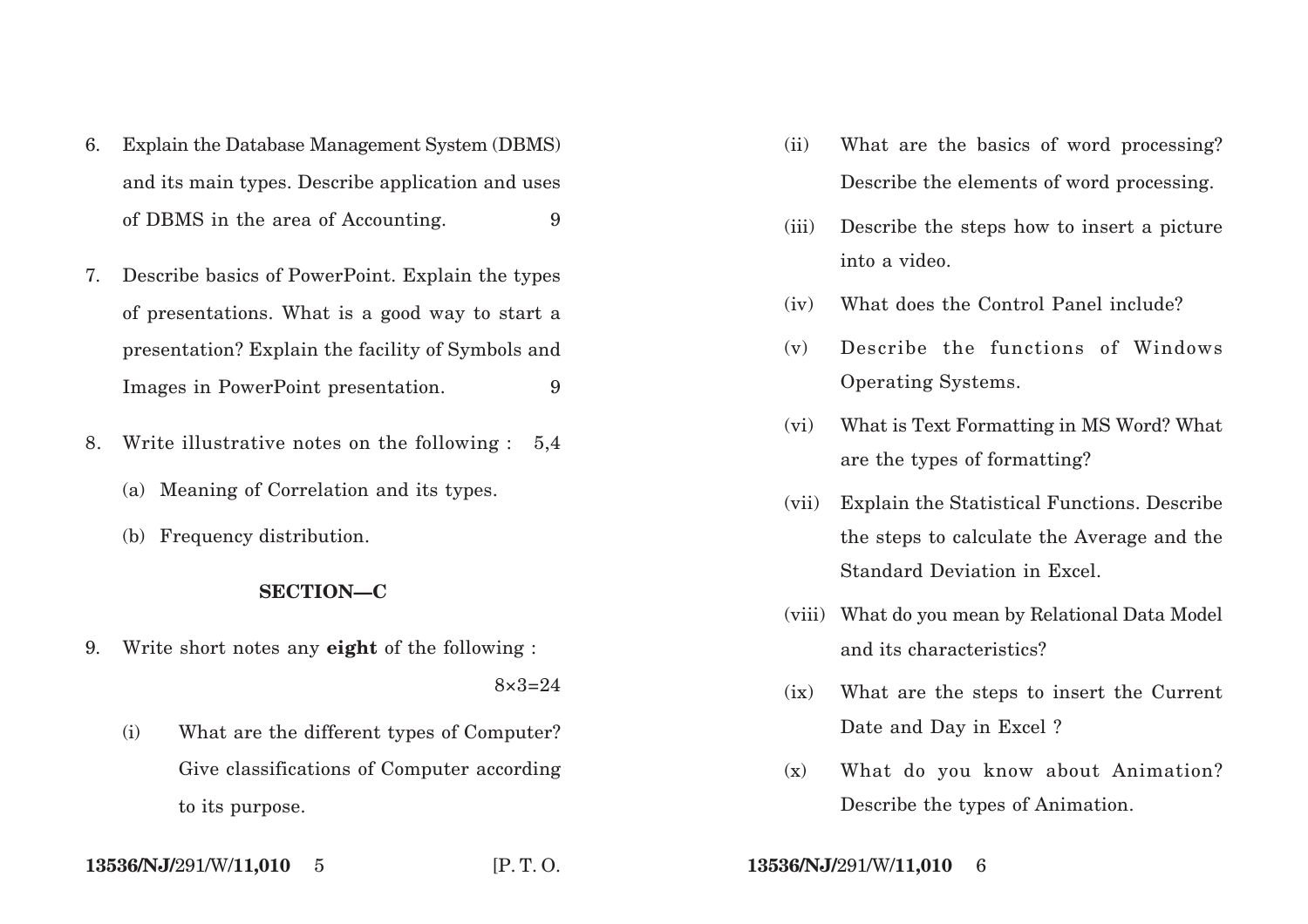### **PUNJABI VERSION**

ਨੋਟ: ਭਾਗ A ਅਤੇ B ਹਰੇਕ ਵਿਚੋਂ ਦੋ-ਦੋ ਪਸ਼ਨ ਕਰੋ ਅਤੇ ਹਰੇਕ ਪੁਸ਼ਨ ਦੇ 9 ਅੰਕ ਹਨ। ਭਾਗ C ਸਾਰਾ ਕਰੋ। ਇਸ ਵਿਚ 8 ਸੰਖੇਪ ਉੱਤਰ ਵਾਲੇ ਪਸ਼ਨ ਲਾਜਮੀ ਹਨ ਅਤੇ ਹਰੇਕ ਪ੍ਰਸ਼ਨ ਦੇ 3 ਅੰਕ ਹਨ। ਸਧਾਰਣ ਕੈਲਕਲੇਟਰ (ਵਿਗਿਆਨਕ ਨਹੀਂ) ਦੀ ਆਗਿਆ ਹੈ।

#### ਭਾਗ $-\mathbf{A}$

- 1. ਇਹਨਾਂ ਨੂੰ ਸੰਚਾਲਿਤ ਕਰਨ ਲਈ ਹੇਠ ਲਿਖਿਆਂ **ਤਿੰਨ** ਕਾਰਜਾਂ ਅਤੇ ਪੁਕਿਰਿਆਵਾਂ ਦੀ ਵਿਆਖਿਆ ਕਰੋ:  $3,3,3$ 
	- $(a)$  ਸਵੈ ਸਹੀ
	- (b) ਟੈਕਸਟ ਬਦਲੋ
	- (c) ਬਲੇਟਸ ਅਤੇ ਨੰਬਰਿੰਗ
	- (d) ਪੈਰਾ ਫਾਰਮੈਟਿੰਗ।
- <u>2 ਨੰਬਰ ਸਿਸਟਮ ਅਤੇ ਇਸ ਦੀਆਂ ਕਿਸਮਾਂ ਕੀ ਹਨ? ਬਾਈਨਰੀ</u> ਨੰਬਰ ਸਿਸਟਮ ਦੀ ਵਿਆਖਿਆ ਕਰੋ। 9 (a) ਦਸ਼ਮਲਵ ਸੰਖਿਆ ਪ੍ਰਣਾਲੀ ਵਿਚ 111011 ਨੂੰ ਦਰਸਾਓ।
- 13536/NJ/291/W/11,010 7  $[P, T, O]$
- $\phi$ ) ਬਾਈਨਰੀ ਨੰਬਰ ਸਿਸਟਮ ਵਿਚ  $255$  ਐਕਸਪੈਸ ਕਰੋ।
- $3.$  (a) ਇਨਪਟ ੳਪਕਰਣ ਕੀ ਹੰਦਾ ਹੈ? ਇਨਪਟ ਡਿਵਾਈਸਿਸ ਦਾ ਨਾਮ ਲਿਖੋ ਅਤੇ ਉਨ੍ਹਾਂ ਦੀਆਂ ਵਿਸ਼ੇਸ਼ਤਾਵਾਂ ਬਾਰੇ ਦੱਸੋ। ਂ 5
	- (b) ਹੇਠ ਲਿਖਿਆਂ ਦੇ ਕੰਮ ਬਾਰੇ ਦੱਸੋ:
		- (i) ਮਾਨੀਟਰ
		- (ii) ਸਪੀਕਰ।  $\overline{4}$
- $4.$  (a) ਮੇਲ ਮਰਜ ਕੀ ਹੈ? ਤਸੀਂ ਸ਼ਬਦ ਵਿਚ ਮੇਲ ਮਰਜ ਕਿਵੇਂ ਬਣਾ ਸਕਦੇ ਹੋ? ਮੇਲ ਮਰਜ ਕਿਉਂ ਮਹੱਤਵਪੂਰਣ ਹੈ? ਮੇਲ ਮਰਜ ਦੀ ਵਰਤੋਂ ਬਾਰੇ ਵਿਜ਼ਾਰ *ਕ*ਰੋ।  $4\frac{1}{2}$ 
	- (b) ਵੱਖੋ ਵੱਖਰੇ ਕਿਸਮਾਂ ਦੇ ਨਮੂਨੇ ਕੀ ਹਨ? ਵਰਡ ਵਿਚ ਕਸਟਮ ਟੈਂਪਲੇਟਸ ਕਿਵੇਂ ਲਾਗੂ ਕਰੀਏ?  $4\frac{1}{2}$

#### ਭਾਗ $R$

5. (a) ਸਧਾਰਣ ਸਪ੍ਰੈਡਸ਼ੀਟ ਨੂੰ ਗਣਿਤ ਦੇ ਕਾਰਜਾਂ ਬਾਰੇ ਸੰਖੋਪ ਜਾਣ-ਪਛਾਣ ਦਿਓ। ਆਮ ਸਪਰੈਡਸ਼ੀਟ ਨੂੰ ਗਣਿਤ ਦੇ

13536/NJ/291/W/11,010 8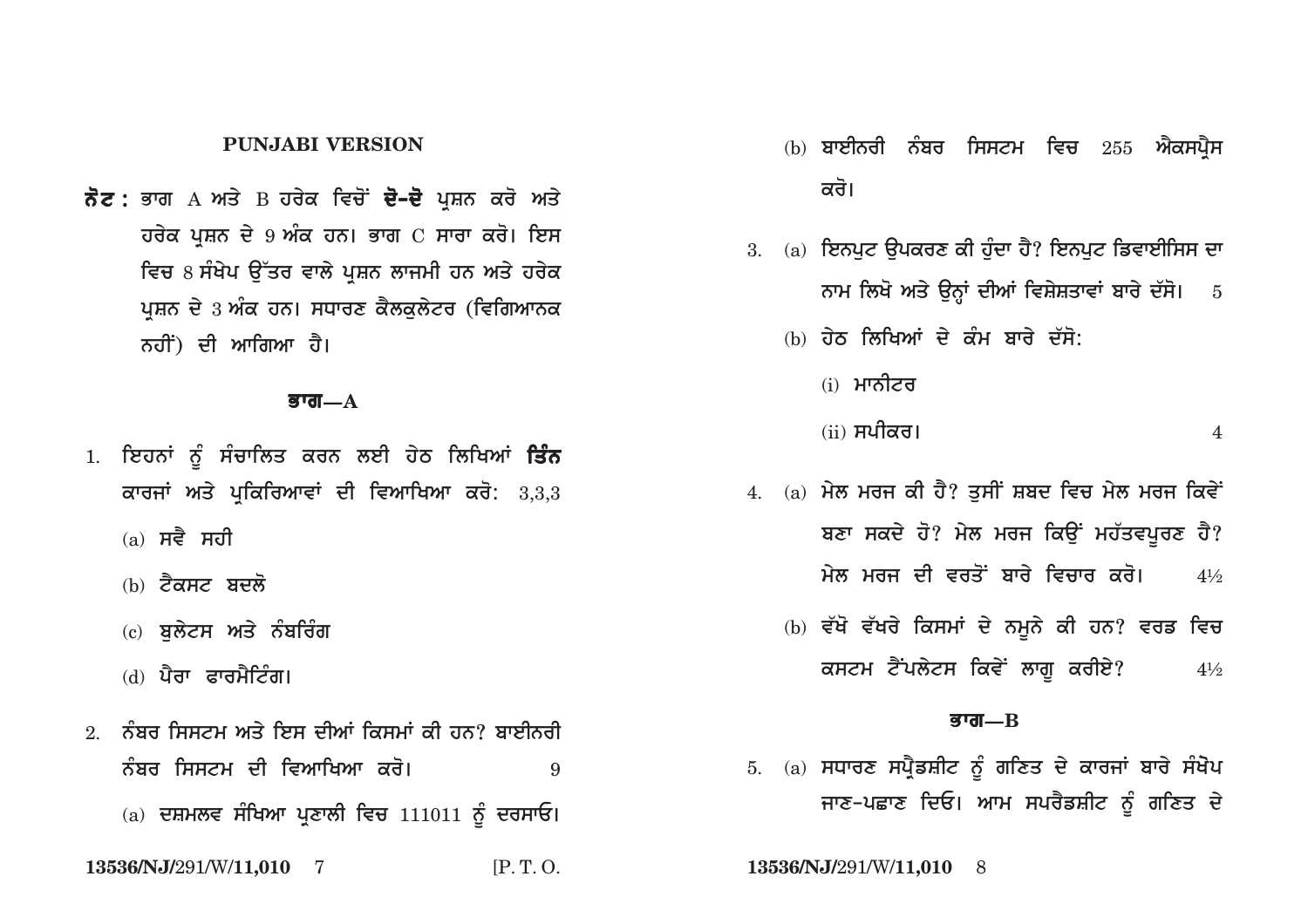<u>ਕਾਰਜਾਂ ਦੀ ਸਹਾਇਤਾ ਨਾਲ ਹੇਨ ਲਿਖਿਆਂ ਕਾਰਜਾਂ ਲਈ</u> ਵਰਣਨ ਕਰੋ:

- (i) ਇਹ ਕਾਰਜ ਇੱਕ ਸੰਖਿਆ ਦਾ ਪੂਰਨ ਮੁੱਲ ਵਾਪਸ <u>ਕਰਦਾ ਹੈ। ਇਹ ਇਸ ਲਈ ਨੰਬਰ ਵਾਪਸ ਕਰਦਾ</u> ਹੈ, ਜੇ ਇਹ ਸਕਾਰਾਤਮਕ ਹੈ, **ਜਾਂ ਉਲ**ਟ (ਸਕਾਰਾਤਮਕ) ਜੇ ਇਹ ਰਿਣਾਤਮਕ **ਹੈ।**
- (ii) ਇੱਕ ਸੰਖਿਆ ਨੂੰ ਸਭ ਤੋਂ ਨੇੜੇ ਦੇ ਅਨੌਖੇ ਪੂਰਨ ਅੰਕ ਤੱਕ ਮਿਲਾੳਂਦਾ ਹੈ।
- (iii) ਬਰੈਕਟ ਵਿੱਚ ਮੁੱਲ ਦੇ ਗੁਣਾਂ ਦੇ ਉਤਪਾਦ ਨੂੰ ਵਾਪਸ <u>ਕਰਦਾ</u> ਹੈ।
- (iv) ਬਰੈਕਟ ਵਿੱਚ ਮੱਲ ਦੀ ਰਕਮ ਵਾਪਸ ਕਰਦਾ ਹੈ। 6
- (b) ਸਪੈਡਸ਼ੀਟ ਦੀ ਵਰਤੋਂ ਕਰਦਿਆਂ, ਇਹ ਜਾਣਨ ਲਈ ਕਦਮਾਂ ਦਾ ਵਰਣਨ ਕਰੋ ਕਿ ਹਫ਼ਤੇ ਦੌਰਾਨ ਕਿੰਨੇ ਸੇ**ਬ**, ਪਲੱਮ ਅਤੇ ਕੱਲ ਫਲ ਵੇਚੇ ਜਾਂਦੇ ਹਨ: 3
- <u>, ਹਫ਼ਤੇ ਦੇ ਸਿਬ ਹਫ਼ਤੇ ਦੇ ਦਿਨ ਪਲੱਮ ਹਫ਼ਤੇ ਦੇ ਦਿਨ</u> **idn dy ivkdy hn dy ivkdy hn** 1. 3 5 2.  $6\qquad 5$

| ਹਫ਼ਤੇ ਦੇ |                | ਸੇਬ ਹਫ਼ਤੇ ਦੇ ਦਿਨ ਪਲੱਮ ਹਫ਼ਤੇ ਦੇ ਦਿਨ |
|----------|----------------|------------------------------------|
| ਦਿਨ      | ਦੇ ਵਿਕਦੇ ਹਨ    | ਦੇ ਵਿਕਦੇ ਹਨ                        |
| 3.       | 8              | $\overline{2}$                     |
| 4.       | 1              | 8                                  |
| 5.       | $\overline{5}$ | $\overline{2}$                     |
| 6.       | 7              | 9                                  |
| 7.       | 5              | 5                                  |

- <u>6. ਡਾਟਾਬੇਸ ਮੈਨੇਜਮੈਂਟ ਸਿਸਟਮ (DBMS) ਅਤੇ ਇਸ ਦੀਆਂ</u> **ਮੱਖ ਕਿਸਮਾਂ ਬਾਰੇ ਦੱਸੋ। ਅਕਾੳਂਟਿੰਗ ਦੇ ਖੇਤਰ ਵਿੱਚ** .<br>*ਐਪ*ਲੀਕੇਸ਼ਨ ਅਤੇ ਡੀਬੀਐਮਐਸ ਦੀ ਵਰਤੋਂ ਬਾਰੇ ਦੱਸੋ। 9
- 7. ਪਾਵਰਪਆਇੰਟ ਦੀਆਂ ਮਢਲੀਆਂ ਗੱਲਾਂ ਦਾ ਵਰਣਨ ਕਰੋ। <u>ਪੇਸ਼ਕਾਰੀ ਦੀਆਂ ਕਿਸਮਾਂ ਬਾਰੇ ਦੱਸੋ। ਪੇਸ਼ਕਾਰੀ ਨੂੰ ਸ਼ੁਰੂ ਕਰਨ</u> ਦਾ ਇਕ ਵਧੀਆ ਤਰੀਕਾ ਕੀ ਹੈ? ਪਾਵਰਪਆਇੰਟ ਪਸਤਤੀਕਰ**ਨ** ਵਿੱਚ ਪ੍ਰਤੀਕਾਂ ਅਤੇ ਚਿੱਤਰਾਂ ਦੀ ਸਹੂਲਤ ਬਾਰੇ ਦੱਸੋ। 9
- 8. ਹੇਠ ਦਿੱਤੇ ਤੇ **ੳਦਾਹਰਣ ਦੇ ਨੋਟ ਲਿਖੋ** :
	- (a) ਸੰਬੰਧ ਅਤੇ ਇਸ ਦੀਆਂ ਕਿਸਮਾਂ ਦੇ ਅਰਥ**।**

**13536/NJ/**291/W/**11,010** 9 [P. T. O. **13536/NJ/**291/W/**11,010** 10